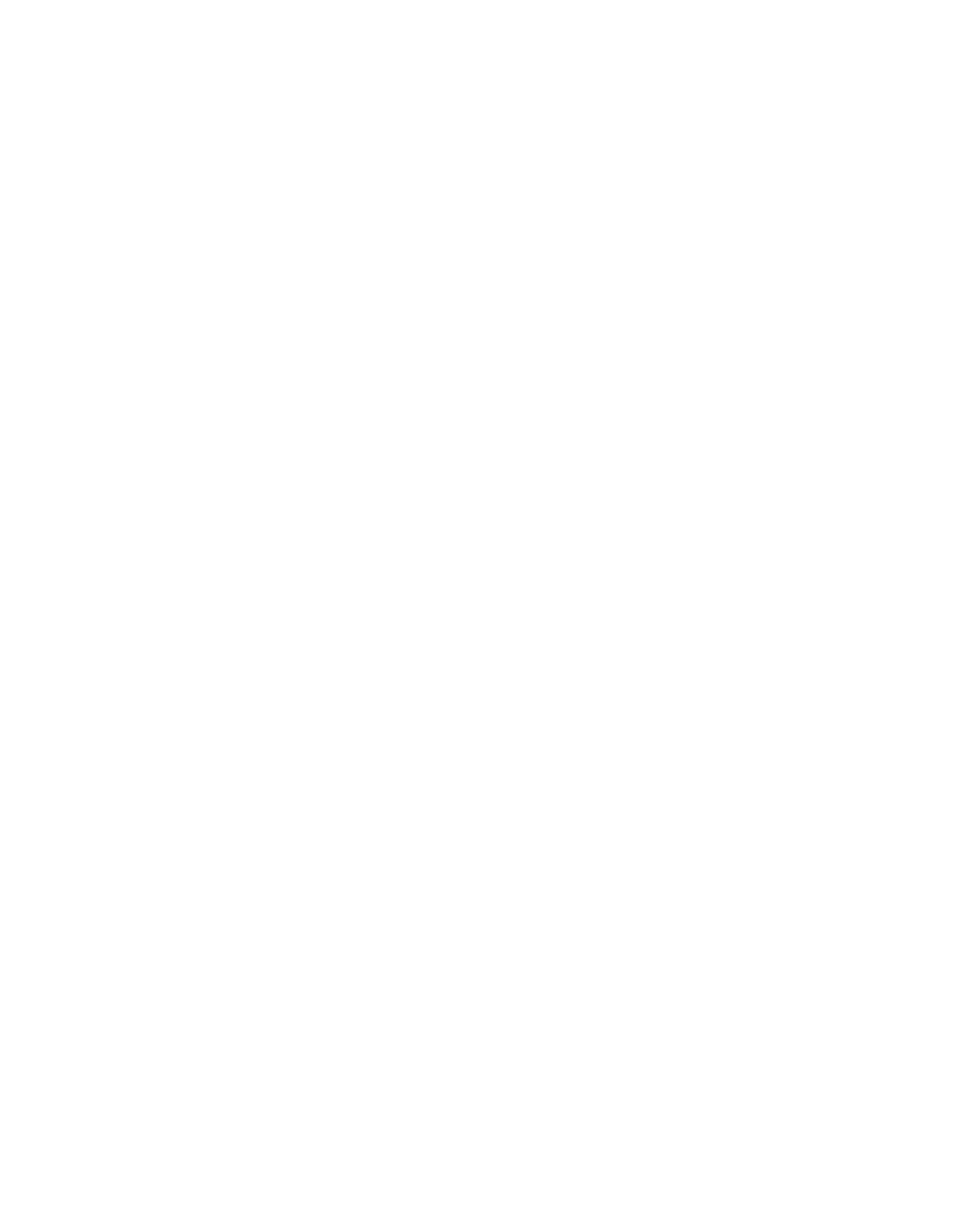# <span id="page-2-0"></span>**Table of Contents**

# **Contents**

| В.<br>C. | 1.<br>2.<br>3.<br>4.<br>5.<br>1.             |  |  |  |  |  |
|----------|----------------------------------------------|--|--|--|--|--|
|          | 2.<br>3.<br>4.<br>5.                         |  |  |  |  |  |
|          |                                              |  |  |  |  |  |
|          | 1.<br>2.<br>3.<br>4.<br>5.<br>6.<br>7.<br>8. |  |  |  |  |  |
|          |                                              |  |  |  |  |  |
|          |                                              |  |  |  |  |  |
|          |                                              |  |  |  |  |  |
|          |                                              |  |  |  |  |  |
|          |                                              |  |  |  |  |  |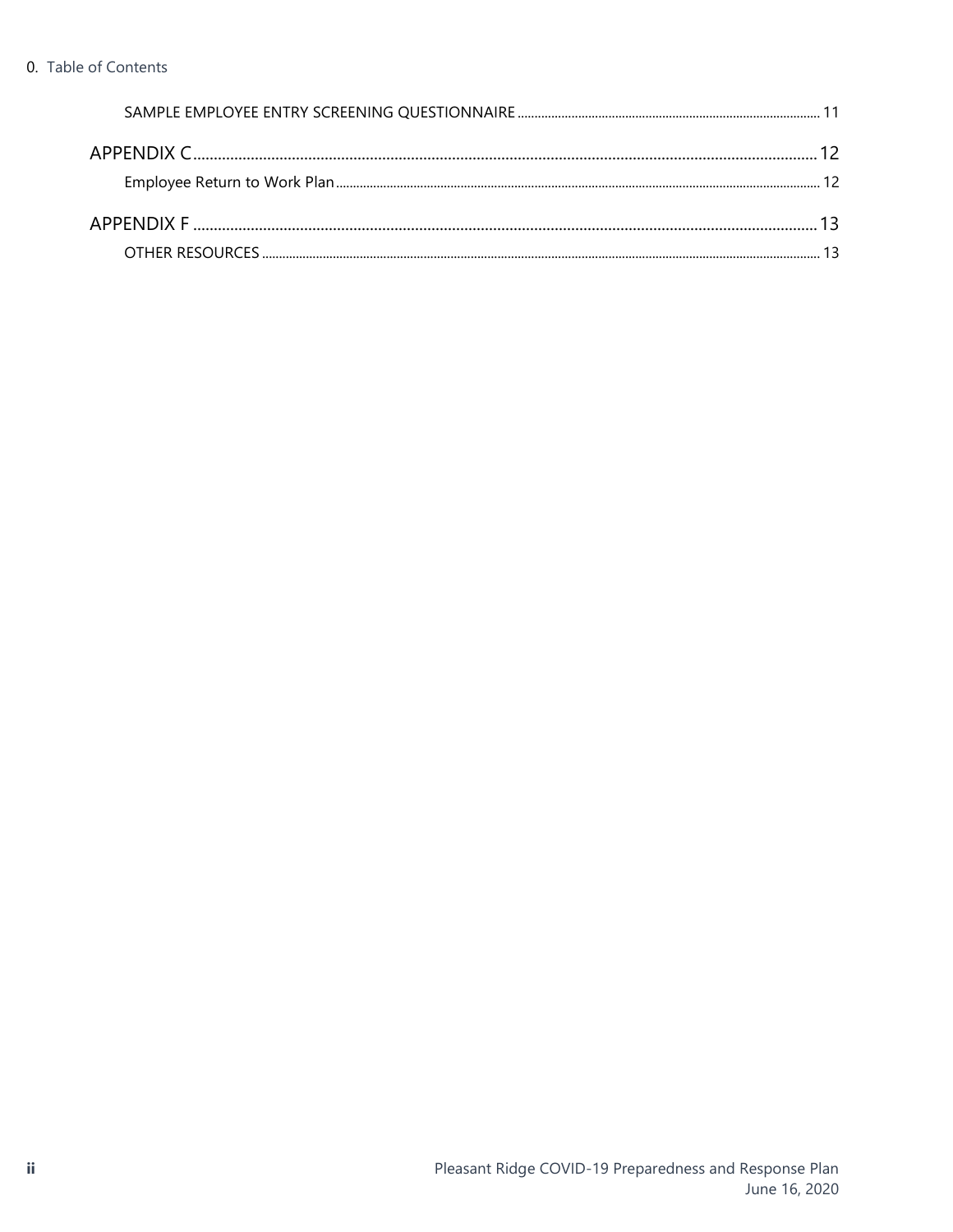# **Acknowledgement Form**

<span id="page-4-0"></span>I acknowledge that I have received a copy of the City of Pleasant Ridge COVID-19 Employee Handbook. I understand it is my responsibility to read this Handbook, to ask questions of my supervisor if I need additional information regarding items covered in this handbook, and to comply with any and all the information, policies, and procedures explained in this handbook.

When revisions occur, it is my responsibility to read the updates and comply with the changes as well as keep my personal copy of the COVID-19 Employee Handbook up to date by inserting the revisions when issued.

Employee Signature Date

Printed Name Department

This form must be signed and returned to the City Manager where it will be placed in the employee's personnel file.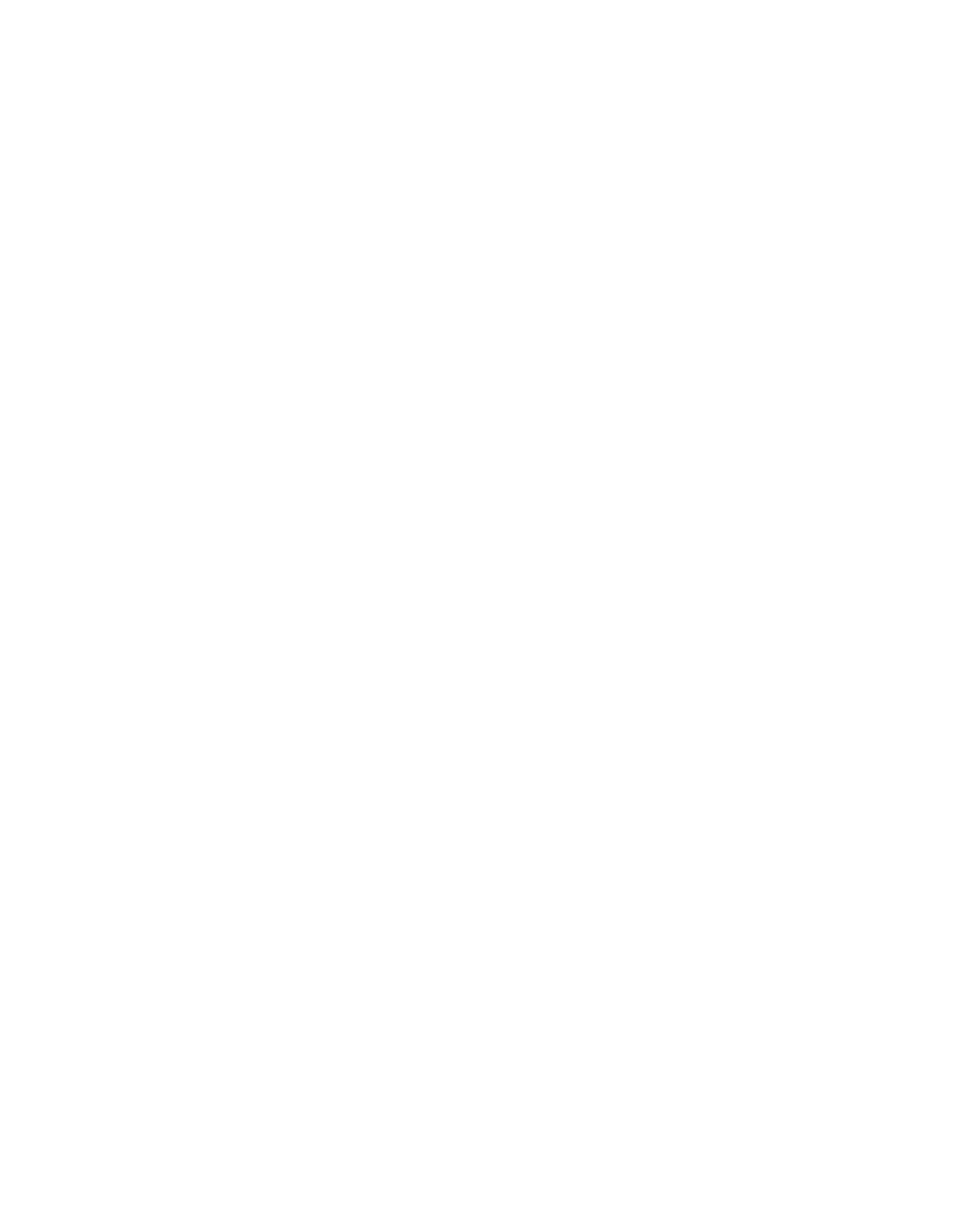# <span id="page-6-0"></span>**A. Introduction**

In order to respond to the current state of emergency related to the novel coronavirus ("COVID-19") and to comply with relevant state and local orders related to COVID-19, The City has prepared the following COVID-19 Preparedness and Response Plan ("Plan"). This Plan may be updated as this situation evolves or as state or local orders, or federal guidance, related to COVID-19 are issued or amended.

The following COVID-19 Preparedness & Response Plan has been established by the City in accordance with the requirements in the most recent Executive Order ("EO") concerning employee safety and health, and all requirements therein signed by Governor Gretchen Whitmer and also in accordance with *Guidance on Preparing Workplaces for COVID-19*, developed by the Occupational Health and Safety Administration ("OSHA"). Appendix A contains the list of 18 items all businesses and operations that are permitted to require their employees to leave their homes or residences for work must implement under the most recent EO.

# <span id="page-6-1"></span>**B. Basic Infection Prevention Measures**

#### <span id="page-6-2"></span>**1. Enhanced Hygiene**

Employees are instructed to wash their hands frequently, to cover their coughs and sneezes, and to avoid touching their faces. Employees will be provided with access to places to frequently wash hands or to use hand sanitizer, including upon entry. Employees will also be provided with access to tissues and to places to properly dispose of them. Hand shaking is also prohibited to ensure good hand hygiene. The City will provide tissues and trash receptacles where appropriate.

Workers are discouraged from using other workers' phones, desks, offices, or other work tools and equipment, when possible. If sharing such items or spaces is not possible, then workers should wipe down any and all items and spaces prior to sharing it with another worker.

#### <span id="page-6-3"></span>**2. Sick Leave Policies**

Workers are encouraged to stay home if they are sick. In addition, workers are permitted to take paid leave consistent with the Families First Coronavirus Response Act and the City's paid time off policies. Employees with confirmed COVID-19 cases will receive paid time off if they have exhausted their other PTO banks (vacation, sick, holiday).

#### <span id="page-6-4"></span>**3. Remote Work**

All employees who are not essential to operations, and whose job duties reasonably allow to them telework, will work remotely. In addition, face-to-face meetings should be replaced with virtual communications to the extent possible.

#### <span id="page-6-5"></span>**4. Enhanced Cleaning and Disinfecting**

Increased cleaning and disinfecting of surfaces, equipment, and other elements of the work environment (including special attention to parts, products, and shared equipment) will be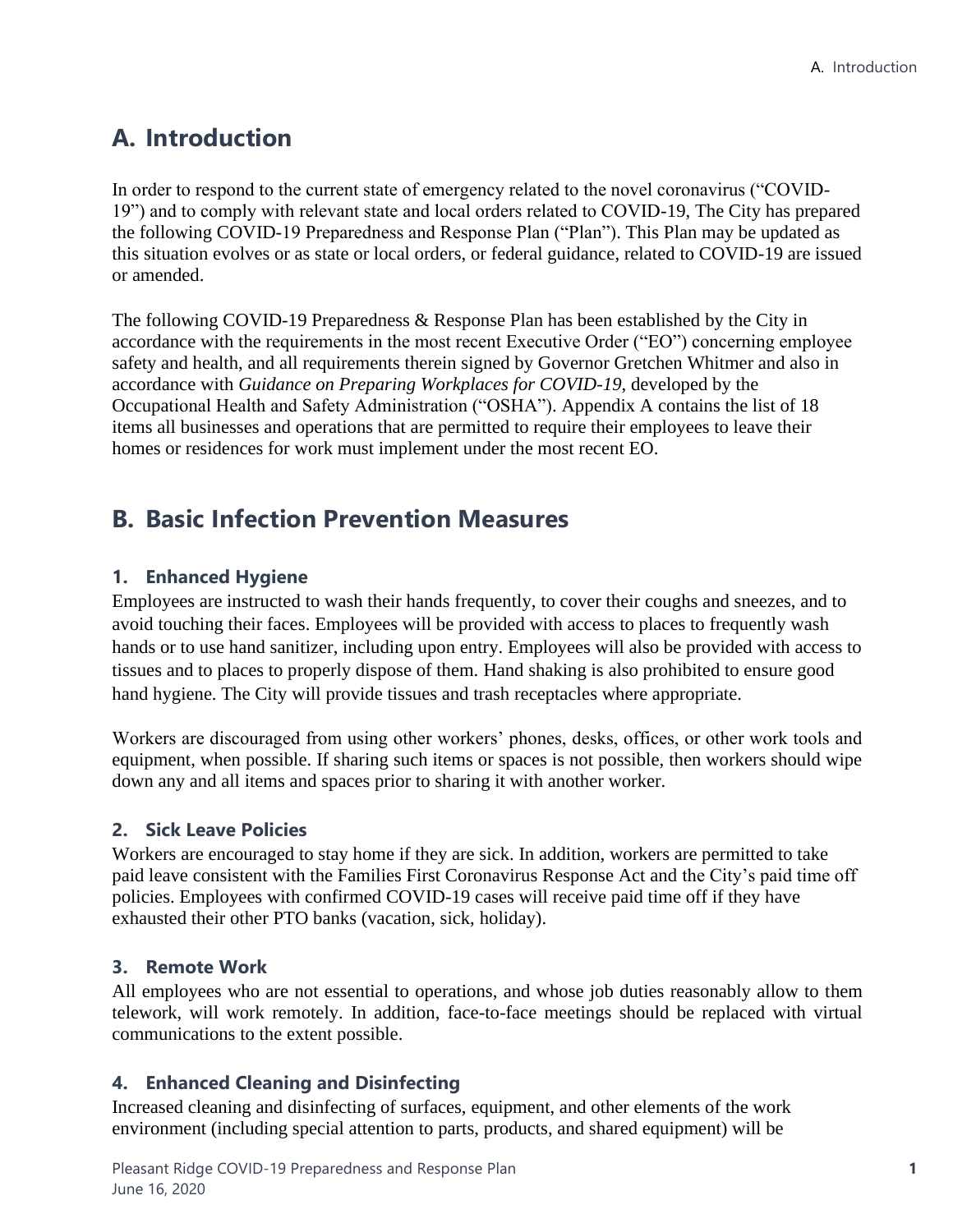performed regularly using products containing Environmental Protection Agency ("EPA") approved disinfectants. Employees will be provided with access to disposable disinfectant wipes so that any commonly used surfaces can be wiped down before each use. When choosing cleaning chemicals, the City will consult information from the EPA regarding approved disinfectant labels with claims against emerging viral pathogens. The manufacturer's instructions for use of all cleaning and disinfection products will be strictly adhered to.

Enhanced cleaning and disinfection shall be performed after persons suspected or confirmed to have COVID-19 have been in the workplace. The following methods will be used for enhanced cleaning and disinfection: wipe down all surfaces and equipment with cleaning products or wipes containing at least 62% alcohol, and have the work affected work areas disinfected by the City's fogging spray contractor.

#### <span id="page-7-0"></span>**5. Enhanced Social Distancing**

Employees are directed to perform their work in such a way to reasonably avoid coming within six feet of other individuals. Where possible, employees may be relocated or provided additional resources in order to avoid shared use of offices, desks, telephones, and tools/equipment. Ground markings, signs, or physical barriers may also be used, if needed. The number of employees permitted in any break room or common room shall be limited to ensure social distancing restrictions can be followed. Employees should remain in their assigned work area as much as possible. Employees will be provided with personal protective equipment appropriate to the exposure risk associated with the job following guidance from the Occupational Safety and Health Administration ("OSHA") and the Centers for Disease Control and Prevention ("CDC") applicable to the industry and types of jobs at the workplace and in accordance with applicable state orders. Physical barriers may also be installed for employees commensurate with their level of risk of exposure to COVID-19.

The City will follow CDC and OSHA guidance with respect to prevention and mitigation measures. We have posted various posters within the workplace to inform employees of recommended prevention and mitigation measures. The City will check the OSHA and CDC websites regularly for updates about recommended hygiene and mitigation measures. Finally, the City will adopt any additional infection-control measures that are reasonable considering the work performed at the worksite and the rate of infection in the surrounding community.

# <span id="page-7-1"></span>**C. Identification and Isolation of Sick Individuals**

#### <span id="page-7-2"></span>**1. Employee Screening Before Entering the Workplace**

The City has implemented a screening protocol to identify known or suspected cases of COVID-19 among employees and isolate them from the remainder of the workforce. At the beginning of each day at the start of each work shift, the City will screen employees for signs and symptoms of COVID-19 as required. Employees have been directed to promptly report any signs and symptoms of COVID-19 to their department head and the assistant City Manager before and during the work shift and have provided employees with instructions for how to make such a report to the employer. The City's Employee Entry Screening Questionnaire is attached as Appendix B.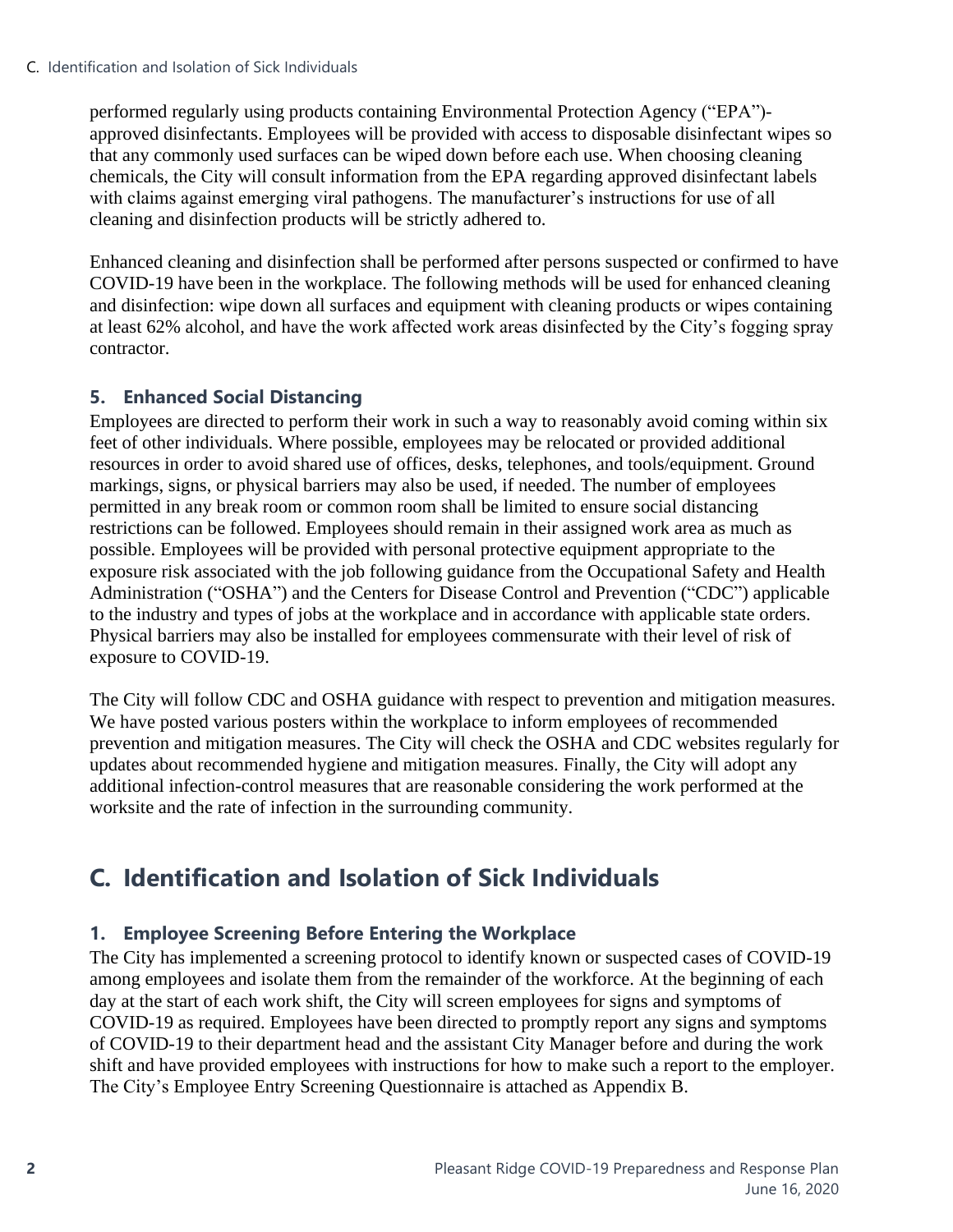A screening questionnaire should be completed by all employees before being permitted to enter the workplace and should comply with any required screening process required by the state or local jurisdiction in which the business is located. Any individual taking employee temperatures will be required to wear appropriate personal protective equipment. If an employee fails the screening process, he or she will be prevented from entering the premises until allowed to return to work under the relevant executive orders or public health orders, which requirements are explained in detail in the Return to Work Plan, attached as Appendix C. A healthcare provider's note is not required to validate an illness or to return to work (although the employee must still meet the relevant criteria to return to work).

#### <span id="page-8-0"></span>**2. Self-Monitoring for Symptoms**

Employees are encouraged to self-monitor for signs and symptoms of COVID-19 if they suspect possible exposure. Coughing, shortness of breath, and difficulty breathing are common symptoms of COVID-19. The CDC has also advised that other symptoms include fever, chills, repeated shaking with chills, muscle pain, headache, sore throat, and new loss of taste or smell. See CDC, Watch for Symptoms list.

#### <span id="page-8-1"></span>**3. Procedures for Reporting Illness**

- Suspected Cases. An employee will be considered to have a Suspected Case of COVID-19 if:
	- 1. They are experiencing any of the following COVID-19 symptoms:
		- Fever:
		- Shortness of breath: and/or
		- Continuous cough.
	- 2. **OR** they are experiencing at least two of the following symptoms:
		- Fever:
		- Chills;
		- Repeated shaking with chills;
		- Muscle pain;
		- Headache;
		- Sore Throat: and/or
		- New loss of taste or smell.
	- 3. They have been exposed to a COVID-19 positive person, meaning:
		- An immediate family member has tested positive for or exhibited symptoms of COVID-19; or
		- In the last 14 days, the employee came in close contact with someone who has tested positive for COVID-19.
- b. If an employee believes that he or she qualifies as a Suspected Case (as described above), he or she must: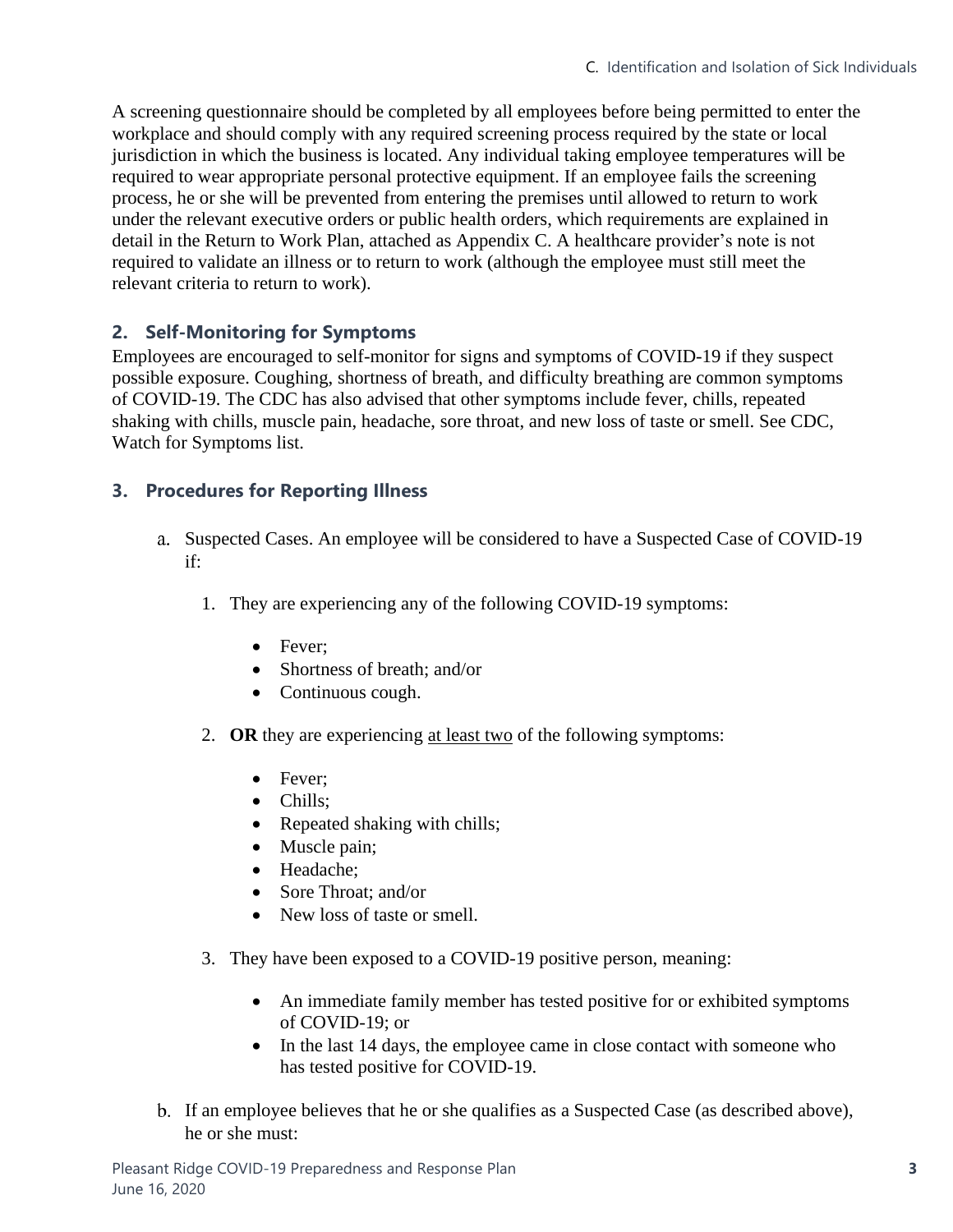- 1. Immediately notify supervisor and/or Human Resources contact;
- 2. Self-quarantine for 14 days; and
- 3. Seek immediate medical care or advice.
- c. If an employee qualifies as a Suspected Case, the City will:
	- 1. Notify all employees who may have come into close contact (being within approximately six feet for a prolonged period without PPE) with the employee in the past 14 days (while not disclosing the identity of the employee to ensure the individual's privacy); and
	- 2. Ensure that the employee's work area is thoroughly cleaned.
- Confirmed Cases. An employee will be considered a Confirmed Case of COVID-19 if the employee has been performing in-person operations in the past 14 days and that person tested positive for COVID-19. If an employee believes that he or she qualifies as a Confirmed Case he or she must:
	- 1. Immediately notify supervisor and/or Human Resources contact of his or her diagnosis; and
	- 2. Remain out of the workplace until they are cleared to return to work.
- If an employee qualifies as a Confirmed Case, the City will:
	- 1. Within 24 hours, notify the local health department and any co-workers, contractors, or suppliers who may have come into contact with the person with a confirmed case of COVID-19 (while not disclosing the identity of the employee to ensure the individual's privacy);
	- 2. Ensure that the entire workplace, or affected parts thereof (depending on employee's presence in the workplace), is thoroughly cleaned and disinfected;
	- 3. If necessary, close the work area or workplace, until all necessary cleaning and disinfecting is completed; and
	- 4. Communicate with employees about the presence of a confirmed case and the cleaning/disinfecting plans and when the workplace will reopen.

#### <span id="page-9-0"></span>**4. Becoming Sick at Work**

The City will physically isolate any employees with known or suspected COVID-19 from the remainder of the workforce, using measures such as, but are not limited to:

Not allowing known or suspected cases to report to or remain at their work location.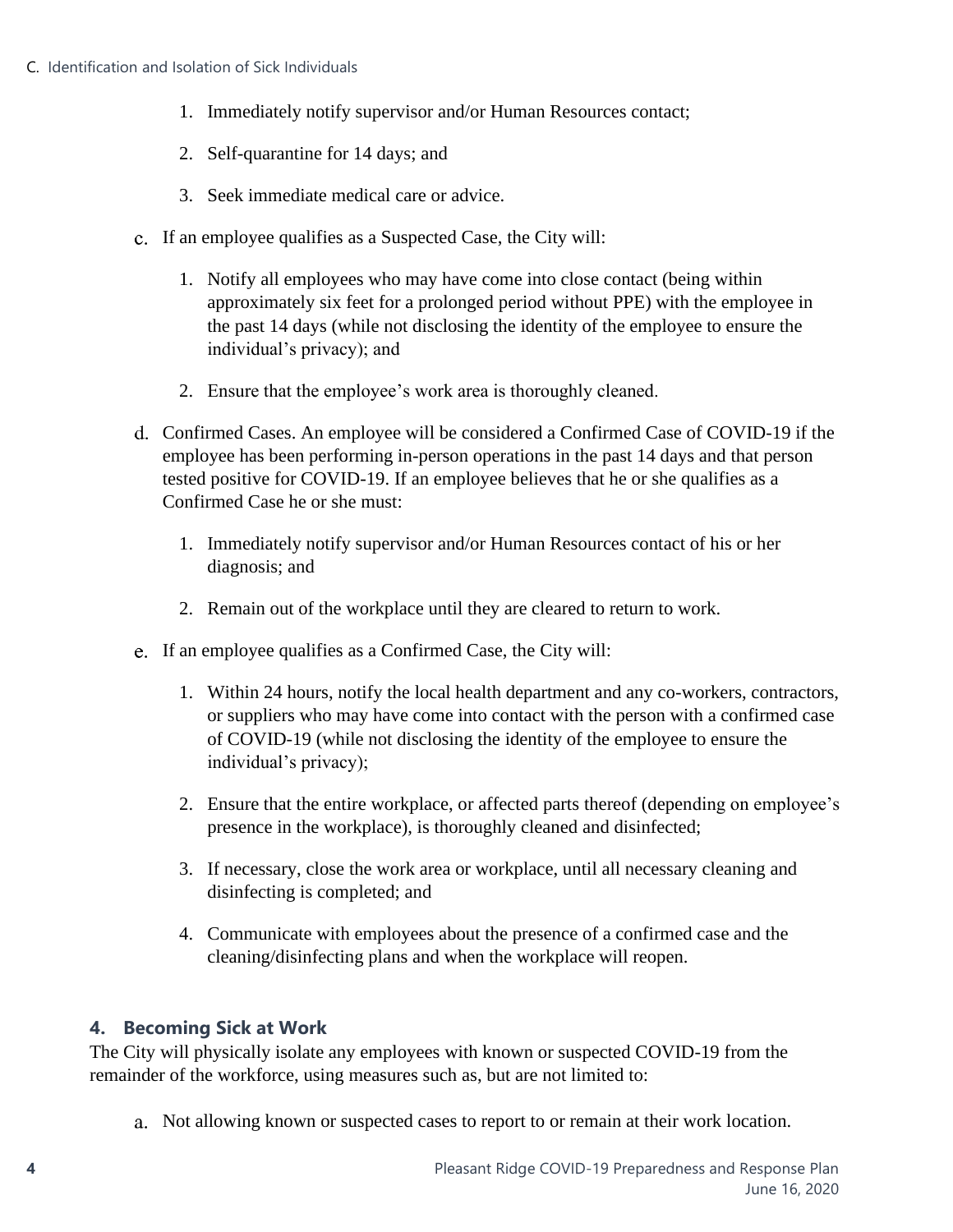- Sending known or suspected cases to a location (for example, home) where they are selfisolating during their illness.
- Assigning known or suspected cases to work alone at the location where they are selfisolating during their illness.

Any onsite employee who appears to have a respiratory illness may be separated from other employees and/or other individuals and sent home. If such a situation arises, the City will identify a designated area with closable doors to serve as an isolation room until such potentially sick employees can be removed from the workplace. Personnel entering any designated area will be strictly limited.

#### <span id="page-10-0"></span>**5. PPE**

The City will check the OSHA and CDC websites regularly for updates about recommended PPE and assess the need for PPE for employees. The following will be applied to the selection and use of PPE by employees.

- All types of PPE must be:
- b. Selected based upon the hazard to the employee.
- Properly fitted and periodically refitted, as applicable (*e.g.*, respirators).
- Consistently and properly worn when required.
- Regularly inspected, maintained, and replaced, as necessary.
- Properly removed, cleaned, and stored or disposed of, as applicable, to avoid contamination of self, others, or the environment.

The City will provide any required PPE in accordance with CDC and OSHA guidance as well as any state and local orders. Employees are required to wear masks when workers cannot consistently maintain six feet of separation from other individuals in the workplace. The City will also consider face shields when workers cannot consistently maintain three feet of separation from other individuals in the workplace.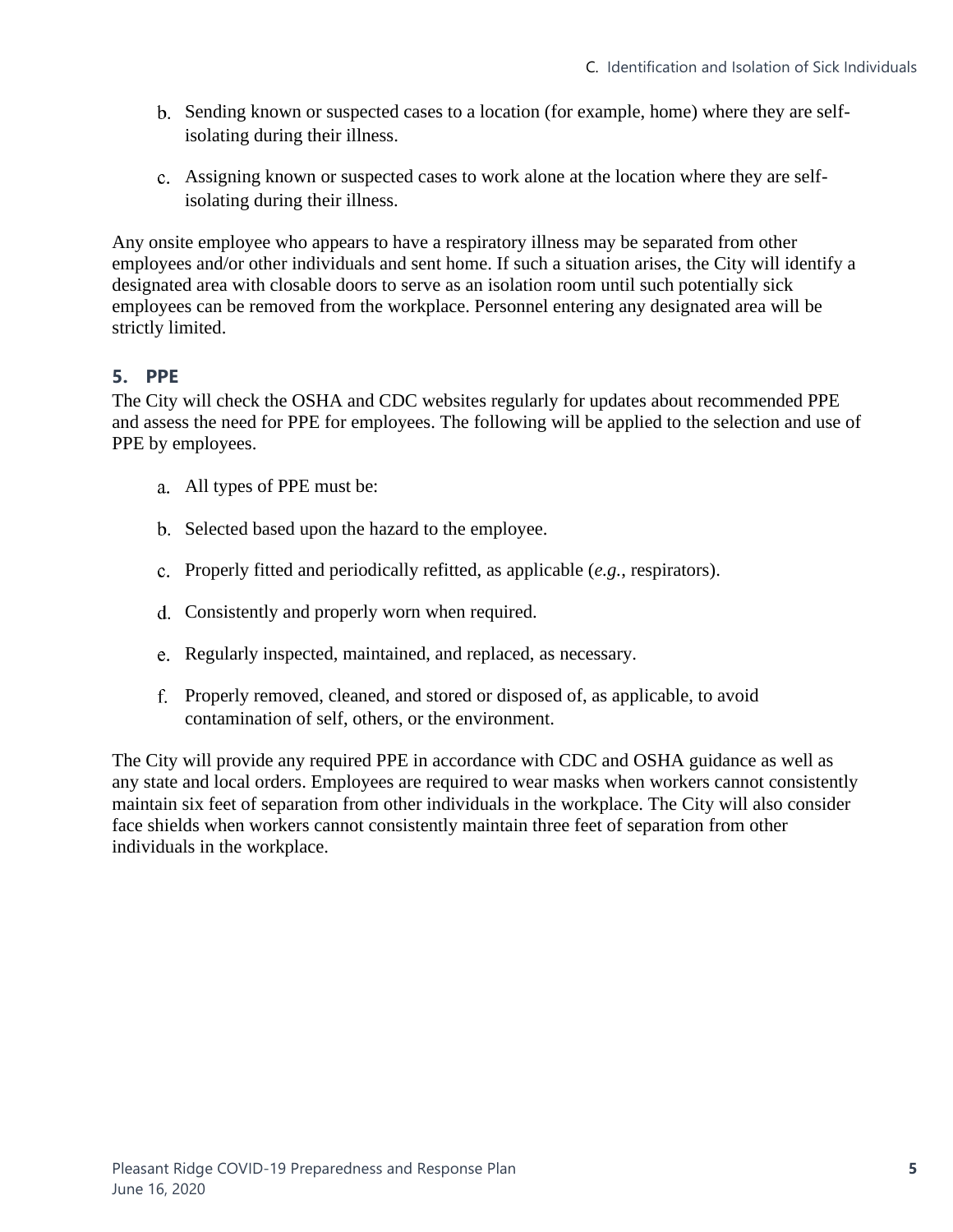# <span id="page-11-0"></span>**D. Workplace Protections**

#### <span id="page-11-1"></span>**1. Environmental Controls**

The City has installed physical barriers such as clear sneeze guards at all public counters and increasing ventilation rates in the work environment by opening doors and windows to the greatest extent possible to minimize the potential for transmission of the virus indoors.

#### <span id="page-11-2"></span>**2. Administrative Controls**

The City will review and implement any other necessary administrative controls as appropriate.

#### <span id="page-11-3"></span>**3. Non-Essential Travel**

All non-essential travel is discontinued until further notice.

#### <span id="page-11-4"></span>**4. Working with Insurance Companies and State and Local Health Agencies**

The City will work with applicable insurance companies and state and local health agencies to provide information to workers and customers about medical care in the event of a COVID-19 outbreak.

#### <span id="page-11-5"></span>**5. Continue to Follow Existing OSHA Standards**

The City will continue to adhere to all applicable existing OSHA standards and requirements.

#### <span id="page-11-6"></span>**6. Training**

The City will coordinate and provide training to employees related to COVID-19. At minimum, the City will provide training as required under state executive orders and the following:

- Workplace infection-control practices.
- b. The proper use of PPE.
- c. Routes by which the virus causing COVID-19 is transmitted from person to person.
- Distance that the virus can travel in the air, as well as the time it remains viable in the air and on environmental surfaces.
- e. Symptoms of COVID-19.
- Steps the worker must take to notify the business or operation of any symptoms of COVID-19 or a suspected or confirmed diagnosis of COVID-19.
- Measures that the facility is taking to prevent worker exposure to the virus, as described in this plan.
- Rules that the worker must follow in order to prevent exposure to and spread of the virus.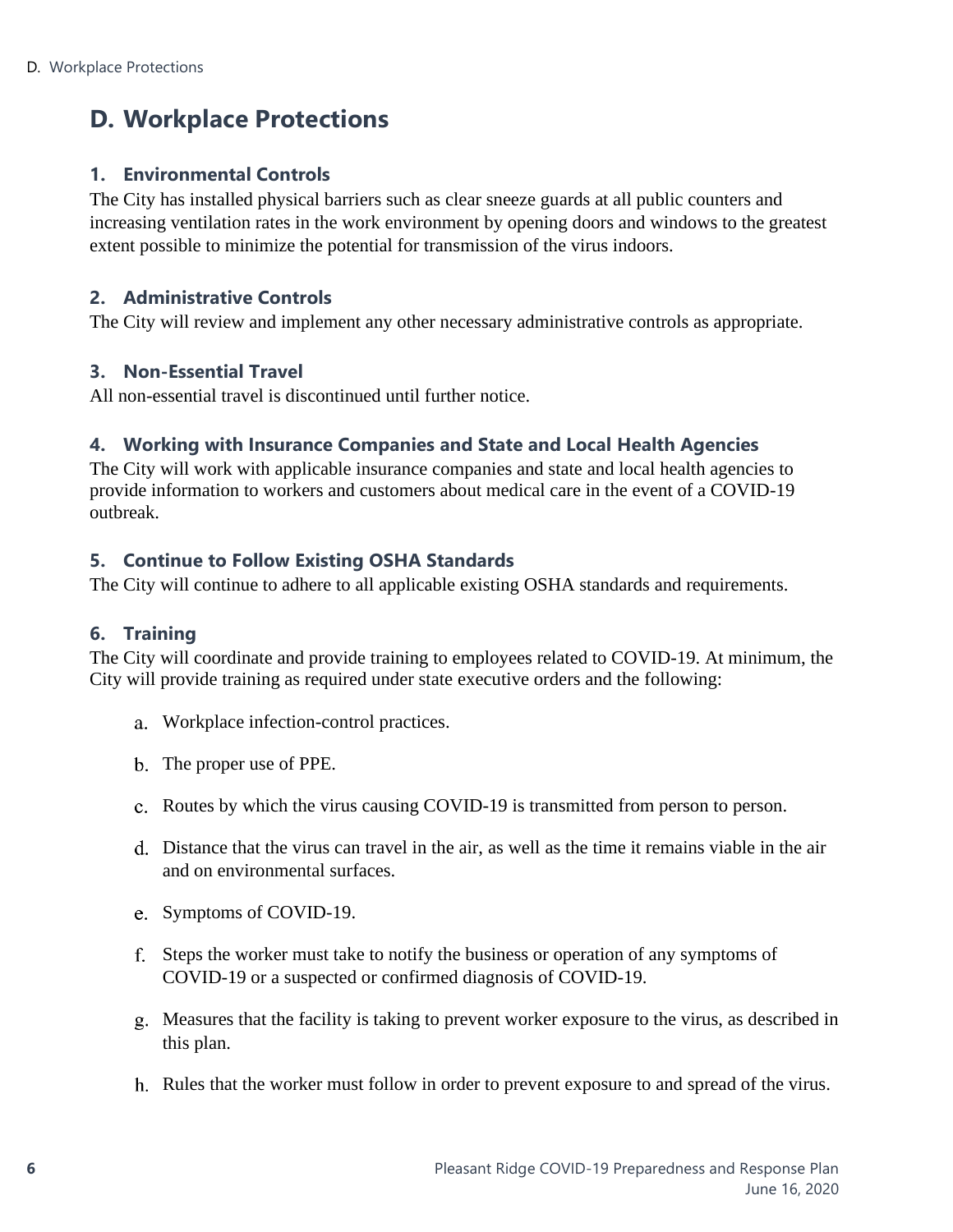- The use of personal protective equipment, including the proper steps for putting it on and taking it off.
- j. How to report unsafe working conditions.

#### <span id="page-12-0"></span>**7. Recordkeeping**

The City will maintain the required recordkeeping under state executive orders. The following records are required to be maintained:

- a. Required employee training.
- A record of daily entry self-screening protocol for all employees or contractors entering the workplace, including, at a minimum, a questionnaire covering symptoms and suspected or confirmed exposure to people with possible COVID-19.
- When an employee is identified with a confirmed case of COVID-19, any required notifications that are made.

#### <span id="page-12-1"></span>**8. Workplace Coordinator**

The City will designate one or more worksite supervisors to implement, monitor, and report on the COVID-19 control strategies developed under this COVID-19 Preparedness and Response Plan. The supervisor will be on-site at all times when employees are present on site. An on-site employee may be designated to perform the supervisory role.

# <span id="page-12-2"></span>**E. Requirements for Visitors**

- Upon initial reopening, visitors will be allowed in City buildings by appointment only. Visitors entering the building will be given a screening prior to entering the building. If a visitor presents with symptoms of COVID-19 or answers yes to any of the screening questions, they will not be allowed into the building. See Appendix A for the screening questionnaire.
- Upon further guidance by executive orders by the Governor, health department orders, or other applicable guidance, the City may eliminate the need for appointments and screening upon entering a public building, but the public and visitors will be limited to public areas in buildings only.
- All visitors to public buildings must wear a mask and will be denied service and required to leave the building.
- d. Hand sanitizer will be provided at building entrances and public counters in City buildings.
- Floor markings will be provided in public areas to ensure that proper social distancing is observed.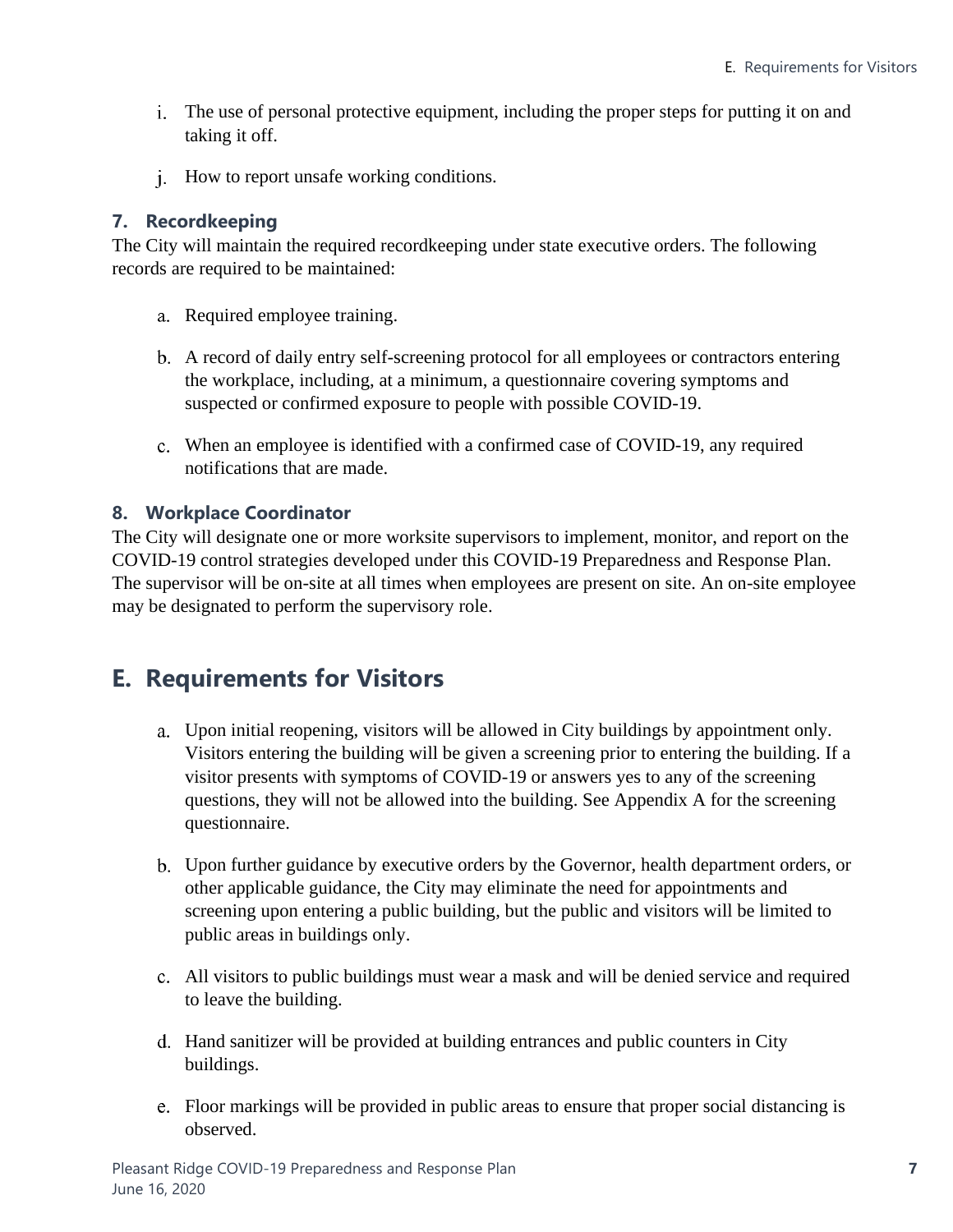# <span id="page-13-0"></span>**F. Business Continuity Plans**

The City will: (1) work with management to cross-train employees to perform essential functions so the workplace can operate even if key employees are absent; (2) identify alternate supply chains for critical goods and services in the event of disruption; and (3) develop an emergency communication plan to communicate important messages to employees and constituents.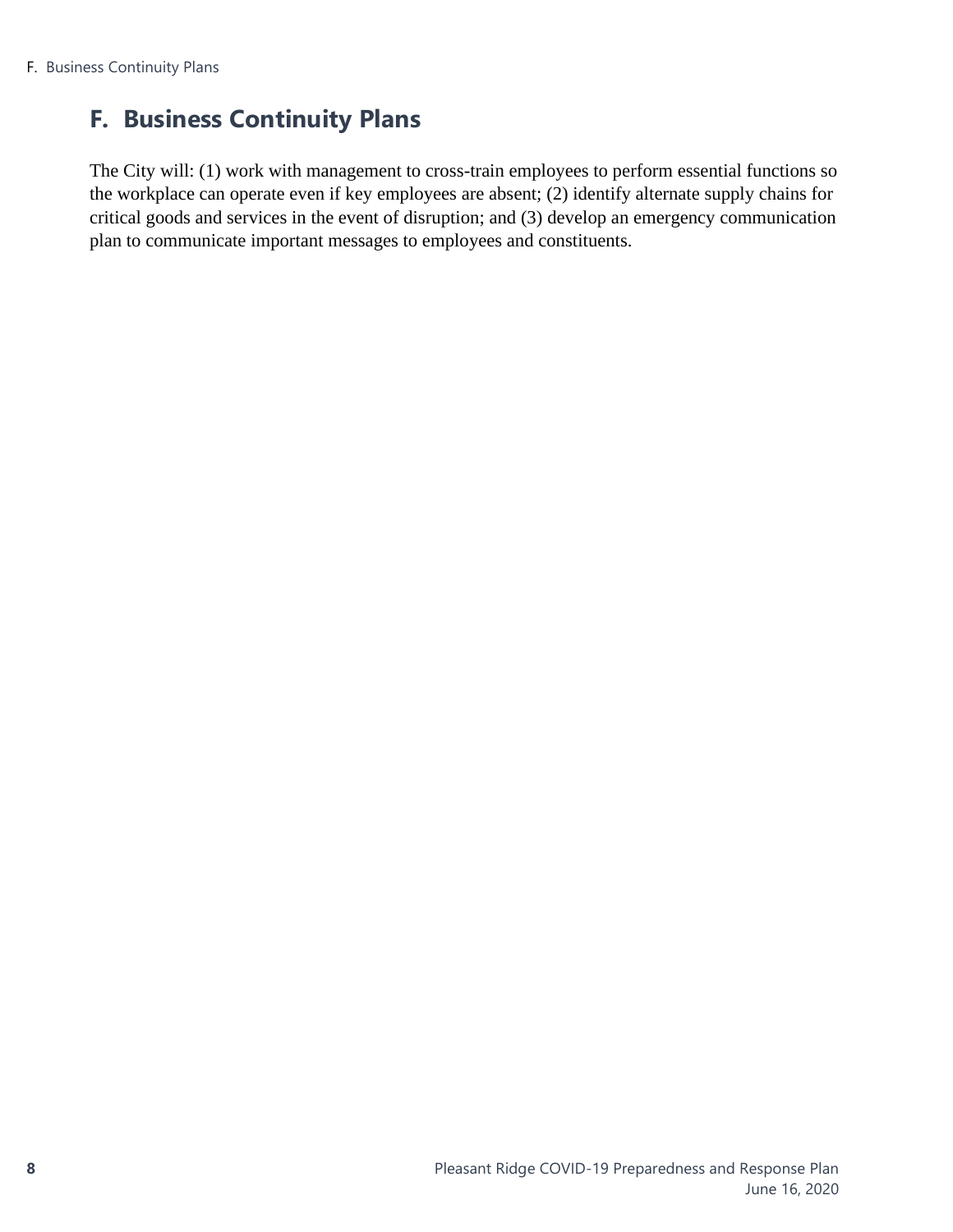## **APPENDIX A**

#### **SUMMARY OF EXECUTIVE ORDER 2020-97**

<span id="page-14-1"></span><span id="page-14-0"></span>Executive Order 2020-97 requires all businesses or operations that are permitted to require their employees to leave the homes or residences for work under Executive Order 2020-92, or any order that follows it, to, at minimum, do the following:

- Develop a COVID-19 preparedness and response plan, consistent with recommendations in Guidance on Preparing Workplaces for COVID-19, developed by the Occupational Health and Safety Administration and available here. **By June 1, 2020, or within two weeks of resuming in-person activities**, whichever is later, a business's or operation's plan must be made readily available to employees, labor unions, and customers, whether via website, internal network, or by hard copy.
- Designate one or more worksite supervisors to implement, monitor, and report on the COVID-19 control strategies developed under your COVID-19 Preparedness and Response Plan. The supervisor **must** remain on-site at all times when employees are present on site. An on-site employee may be designated to perform the supervisory role.
- Provide COVID-19 training to employees that covers, at a minimum: (1) Workplace infectioncontrol practices. (2) The proper use of personal protective equipment. (3) Steps the employee must take to notify the business or operation of any symptoms of COVID-19 or a suspected or confirmed diagnosis of COVID-19. (4) How to report unsafe working conditions.
- Conduct a daily entry self-screening protocol for all employees or contractors entering the workplace, including, at a minimum, a questionnaire covering symptoms and suspected or confirmed exposure to people with possible COVID-19.
- Keep everyone on the worksite premises at least six feet from one another to the maximum extent possible, including through the use of ground markings, signs, and physical barriers, as appropriate to the worksite.
- Provide non-medical grade face coverings to their employees, with supplies of N95 masks and surgical masks reserved, for now, for health care professionals, first responders (*e.g.*, police officers, fire fighters, paramedics), and other critical workers.
- Require face coverings to be worn when employees cannot consistently maintain six feet of separation from other individuals in the workplace, and consider face shields when employees cannot consistently maintain three feet of separation from other individuals in the workplace.
- Increase facility cleaning and disinfection to limit exposure to COVID-19, especially on hightouch surfaces (*e.g.*, door handles), paying special attention to parts, products, and shared equipment (*e.g.*, tools, machinery, vehicles).
- Adopt protocols to clean and disinfect the facility in the event of a positive COVID-19 case in the workplace.
- Make cleaning supplies available to employees upon entry and at the worksite and provide time for employees to wash hands frequently or to use hand sanitizer.
- When an employee is identified with a confirmed case of COVID-19, **within 24 hours**, notify both: (1) The local public health department, and (2) Any co-workers, contractors, or suppliers who may have come into contact with the person with a confirmed case of COVID-19.
- An employer will allow employees with a confirmed or suspected case of COVID-19 to return to the workplace only after they are no longer infectious according to the latest guidelines from the Centers for Disease Control and Prevention ("CDC").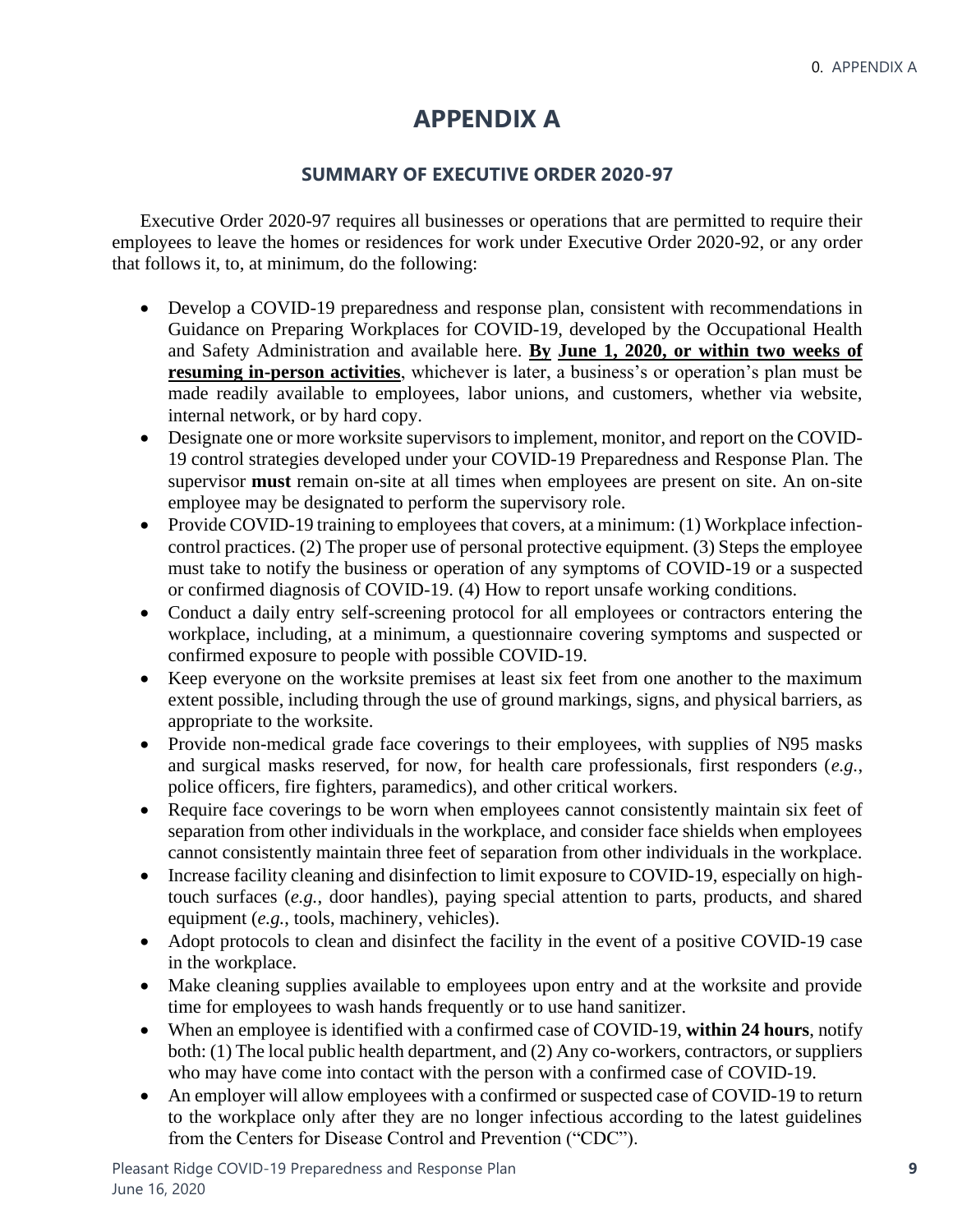- Follow Executive Order 2020-36,<sup>1</sup> and any executive orders that follow it, that prohibit discharging, disciplining, or otherwise retaliating against employees who stay home or who leave work when they are at particular risk of infecting others with COVID-19.
- Establish a response plan for dealing with a confirmed infection in the workplace, including protocols for sending employees home and for temporary closures of all or part of the worksite to allow for deep cleaning.
- Restrict business-related travel for employees to essential travel only.
- Encourage employees to use personal protective equipment and hand sanitizer on public transportation.
- Promote remote work to the fullest extent possible.
- Adopt any additional infection-control measures that are reasonable in light of the work performed at the worksite and the rate of infection in the surrounding community.<sup>2</sup>

 $1$  EO 2020-36 provides that employers are prohibited from discharging, disciplining, or otherwise retaliating against an employee from staying home when he or she is at particular risk of infecting others with COVID-19. EO 2020-36 also provides that people who test positive for COVID-19 or show the principal symptoms of COVID-19 should remain in their home until certain circumstances exist and address other return-to-work criteria.

<sup>&</sup>lt;sup>2</sup> Additional guidance on this requirement is expected to be forthcoming from state agencies/departments in accordance with Executive Directive No. 2020-6.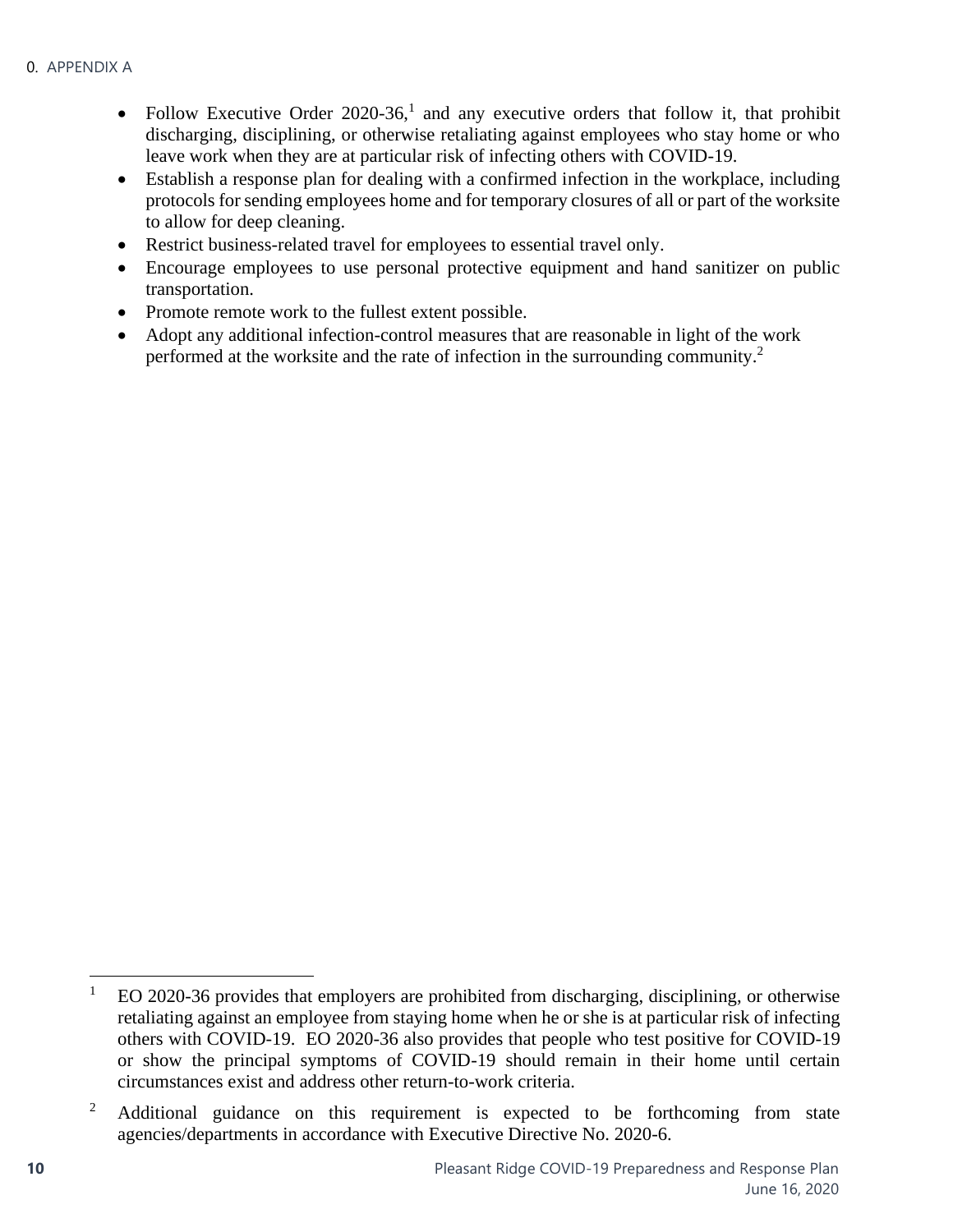### **APPENDIX B**

#### **SAMPLE EMPLOYEE ENTRY SCREENING QUESTIONNAIRE**

<span id="page-16-1"></span><span id="page-16-0"></span>In order to access the workplace, I affirm that in the past 24 hours, I have not experienced:

|                                   | An atypical cough                                  |  |  |  |
|-----------------------------------|----------------------------------------------------|--|--|--|
|                                   | Atypical shortness of breath                       |  |  |  |
| Or at least two of the following: |                                                    |  |  |  |
|                                   | Fever of 100 degrees F or 37.8 degrees C, or above |  |  |  |
|                                   | Chills/Repeated Shaking                            |  |  |  |
|                                   | Muscle Pain                                        |  |  |  |
|                                   | Sore Throat                                        |  |  |  |
|                                   | Headache                                           |  |  |  |
|                                   | New or Loss of Taste or Smell                      |  |  |  |

If you answer "yes" to any of the symptoms listed above, you will not be permitted access to the premises. Please self-isolate at home and contact your primary care physician for direction.

- You should isolate at home for a minimum of 7 days after symptoms first appear.
- You must also have 3 days without fever and improvement in respiratory symptoms.

In the past 14 days have you:

Had close contact (within six (6) feet for a prolonged period of time) with someone with a diagnosis of COVID-19?

Traveled internationally or domestically?

If you answer "yes" to either of these questions, you are not permitted access to the premises. Selfquarantine at home for 14 days.

If no to all of the above, please check and sign below and proceed to enter the workplace premises:

I will wear a face covering while in any public spaces within the premises.

 $Signature:$   $\qquad \qquad$  Date: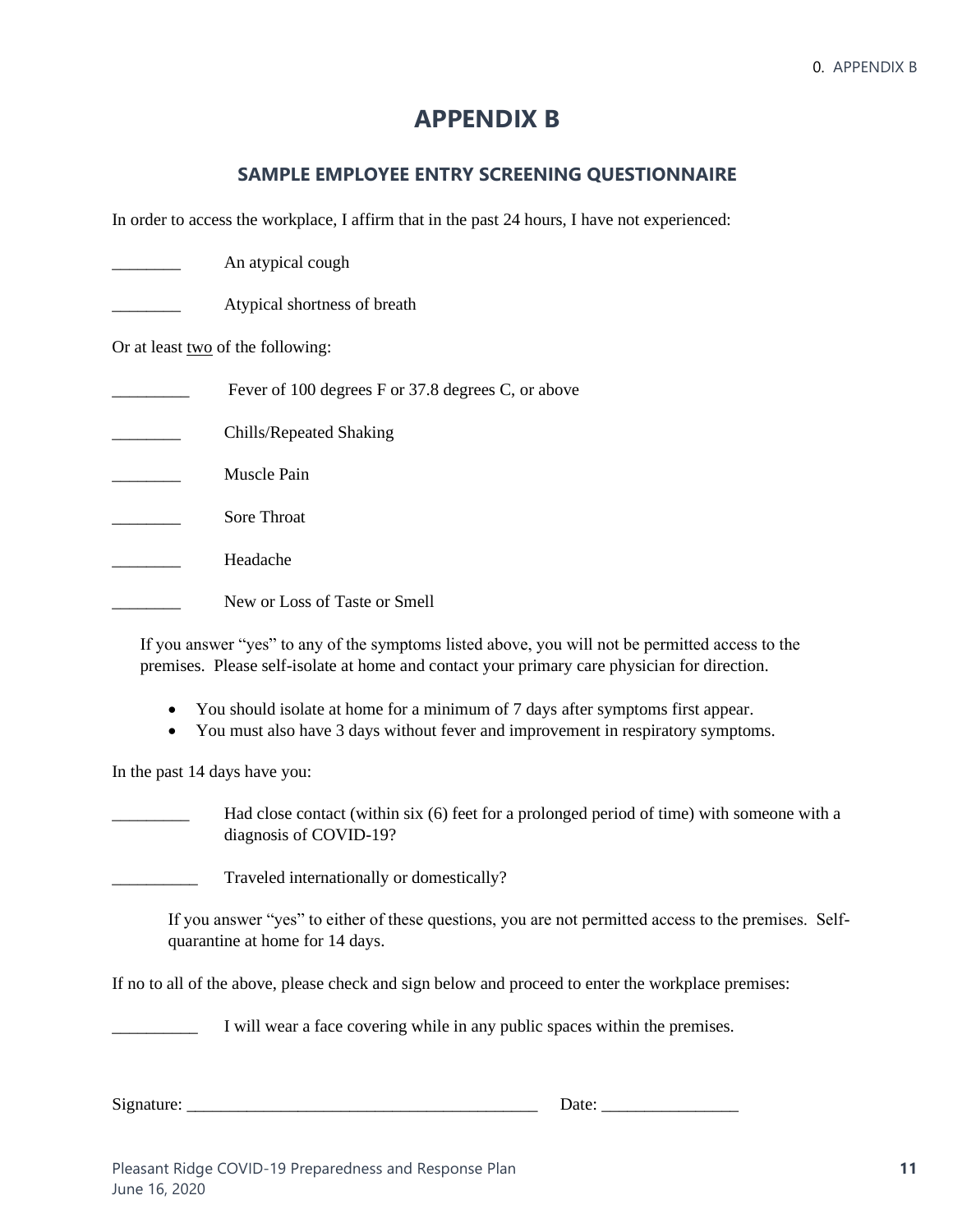### **APPENDIX C**

#### **Employee Return to Work Plan**

<span id="page-17-1"></span><span id="page-17-0"></span>Consistent with Executive Order 2020-36, employees who fail entrance screening will only be permitted to return to work under the following circumstances.

Employees who test positive for COVID-19 or display one or more of the principal symptoms of COVID-19 (fever, atypical cough, or atypical shortness of breath) will not be permitted to return to work until either:

- Both 3 days have passed since their symptoms have resolved and 7 days have passed since their symptoms first appeared or since they were swabbed for the test that yielded the positive result; or
- b. They receive a negative COVID-19 test.

Employees\* who have been in "close contact" (being within approximately six feet for a prolonged period of time) with an individual who tests positive for COVID-19 or who displays one or more of the principal symptoms of COVID-19 will not be permitted to return to work until either:

- 14 days have passed since the last close contact with the sick or symptomatic individual; or
- The symptomatic individual receives a negative COVID-19 test.

\*The "close contact" rule does not apply to the following classes of workers: health care professionals; workers at a health care facility (including hospitals, surgical centers, health maintenance organizations, nursing homes, hospice, and veteran's facilities); first responders (*e.g.*, police officers, fire fighters, paramedics); child protective service employees; workers at child caring institutions, as defined in MCL 722.111; and workers at correctional facilities.